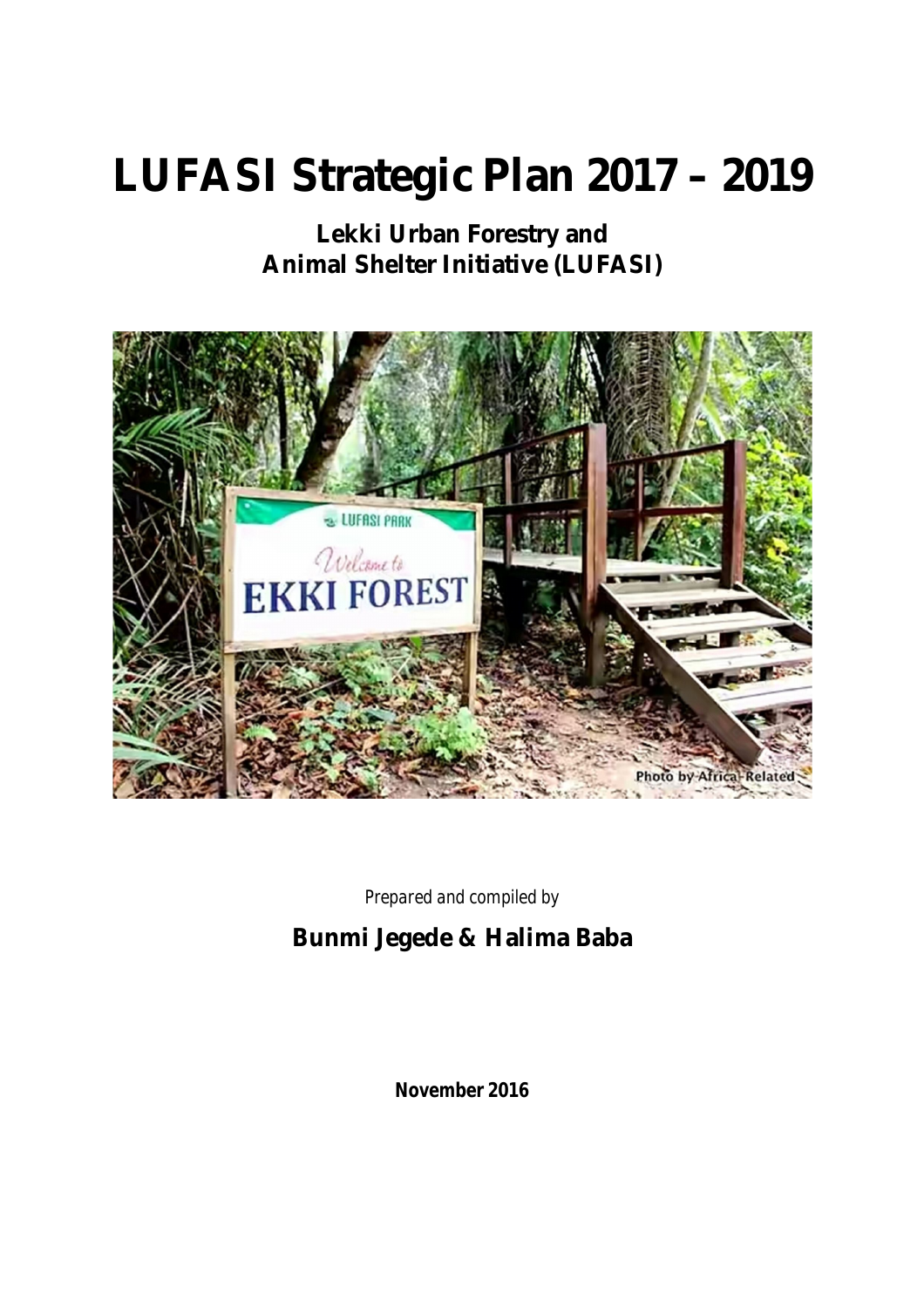## **TABLE OF CONTENT**

| 1.0   |       |  |  |
|-------|-------|--|--|
| 2.0   |       |  |  |
| 3.0   |       |  |  |
| 3.1   |       |  |  |
| 3.2   |       |  |  |
| 3.3   |       |  |  |
| 3.4   |       |  |  |
| 4.0   |       |  |  |
| 4.1   |       |  |  |
|       | 4.1.1 |  |  |
|       | 4.1.2 |  |  |
|       | 4.1.3 |  |  |
| 4.2   |       |  |  |
|       | 4.2.1 |  |  |
| 4.2.2 |       |  |  |
|       | 4.2.3 |  |  |
| 4.3   |       |  |  |
|       | 4.3.1 |  |  |
|       | 4.3.2 |  |  |
|       | 4.3.3 |  |  |
| 4.4   |       |  |  |
|       | 4.4.1 |  |  |
|       | 4.4.2 |  |  |
|       | 4.4.3 |  |  |
| 5.0   |       |  |  |
| 6.0   |       |  |  |
| 6.1   |       |  |  |
| 6.2   |       |  |  |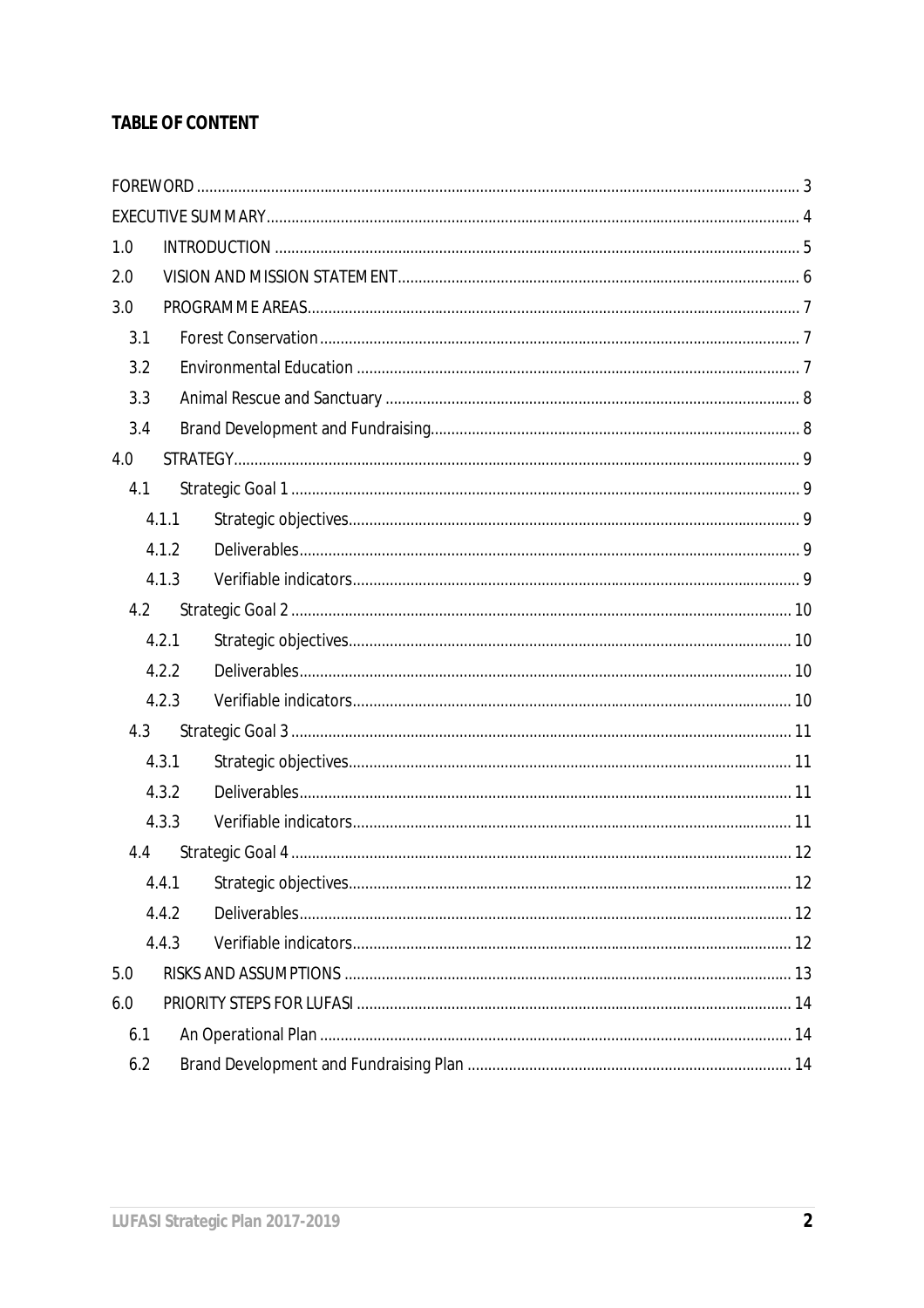#### **FOREWORD**

After having worked and lived in Kenya for 3 years, over 30 years ago, I had become quite inspired by the Kenyan's sustainable management of their environment to provide multiple job opportunities with a good income stream through agriculture and ecotourism. I was thus led to delve into farming on my return to Nigeria, where I acquired land on the Lekki peninsula for this purpose.

I observed first hand, during the process of establishing my agroforestry palm plantation, the extremely rapid and brutal transformation of a large portion of the Lekki axis. Over the past 25 years, the pristine mangrove swamp forest with small, scattered and mildly benign settlements was transformed into a cluttered and overcrowded urban sprawl with very little consideration for the crucial role of the coastal wetland in the ecosystem. This compelled me to follow the Nigerian Conservation Foundation example to preserve a small portion of this unique habitat, which contained some rare species of Flora and fauna.

With the cooperation of the Lagos State Government, we were able to gazette a 20 acres portion of the farm as a reserve with 99-year lease tenure on the Certificate of Occupancy.

During this period one had become quite appalled by the increasingly negative effects humanities footprints were having on the very life support ecosystems of the planet which were manifesting themselves mainly through massive species loss and global warming induced climate change. A situation that would eventually become irreversible and with totally catastrophic consequences. The fact that this has been brought about through gross ignorance and a hard-hearted lack of caring for nature has resulted in one deciding to dedicate one's life to try to reverse this trend. The dedication of the Lekki Urban Forest Animal Sanctuary Initiative (LUFASI) to providing multiple platforms and tools for addressing this horrifying situation that threatens the very future of our progeny is our humble contribution towards a solution. We make this with the fervent hope that it can inspire others to follow suit.

**Mr. Desmond Majekodunmi LUFASI Chairman**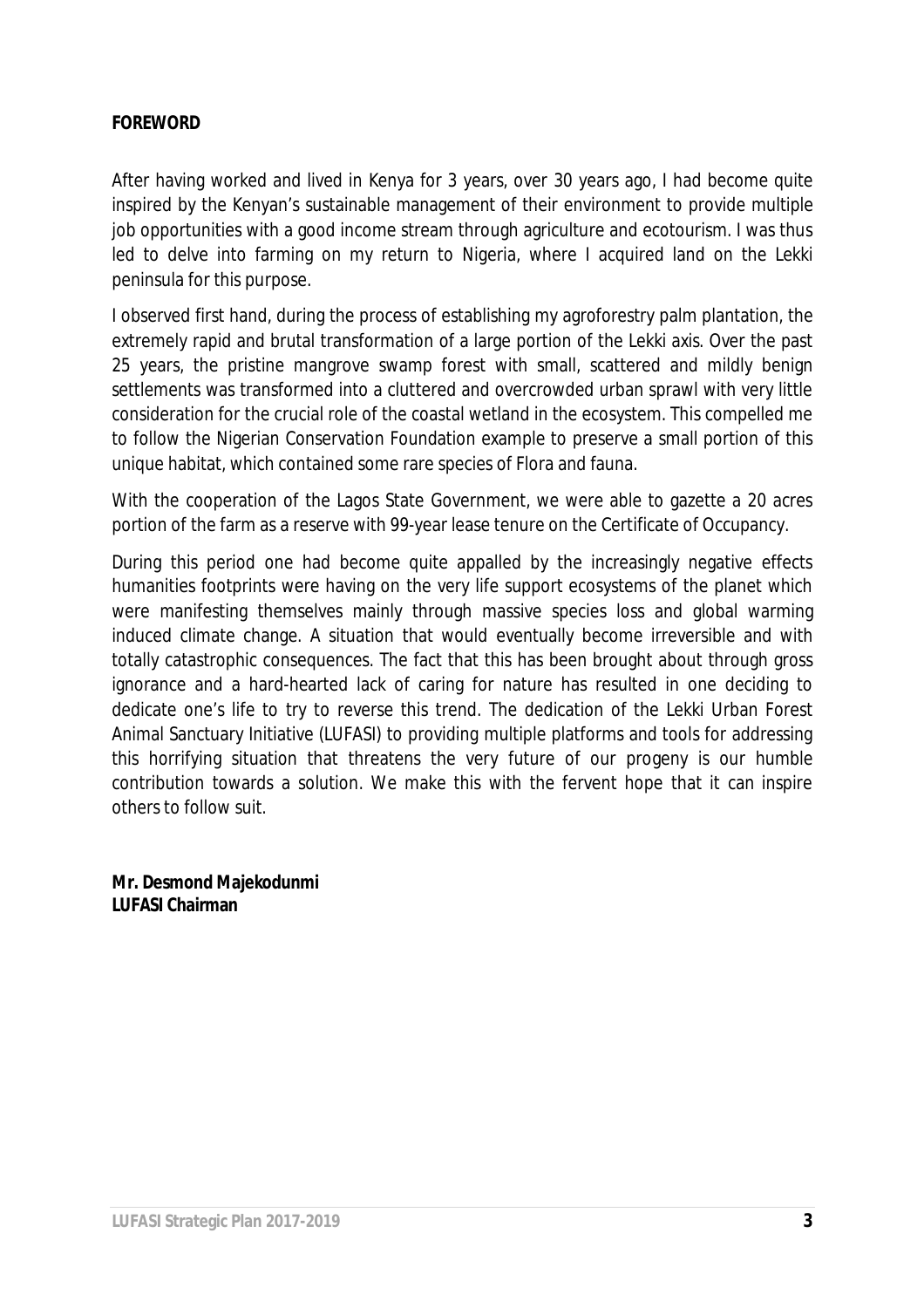#### **EXECUTIVE SUMMARY**

This 3-year strategic plan plots a direction for LUFASI Nature Park to help set priorities and inform subsequent resource allocation. This direction will see it transform into an urban hub in Lagos, Nigeria where people connect and interact with nature. As a newly established NGO on the Lekki peninsula, LUFASI attempts to address the issue of limited green spaces within urban areas to serve recreational and educational purposes through activities that aim to *conserve its forest, educate the public, and collaborate with stakeholders*.

The strategy to achieve this is underpinned by four focal programme areas, which was developed through a consultation process with the LUFASI management team. They include *Forest Conservation* to bridge knowledge gap and expand urban forests; *Environmental Education* to promote awareness and trigger behavioural change; *Animal Sanctuary* to cater and house distressed wildlife for educational and recreational purposes; and *Brand Development* to aid fundraising activities.

This document also does a quick horizon scan to touch some risks and assumptions like the legal status of LUFASI, community agitation, funding for programmes, and staff availability that will own and implement the activities. However, this strategic plan is incomplete and incapable of achieving the embedded vision and mission in isolation as it requires a detailed operational plan to become active and functional.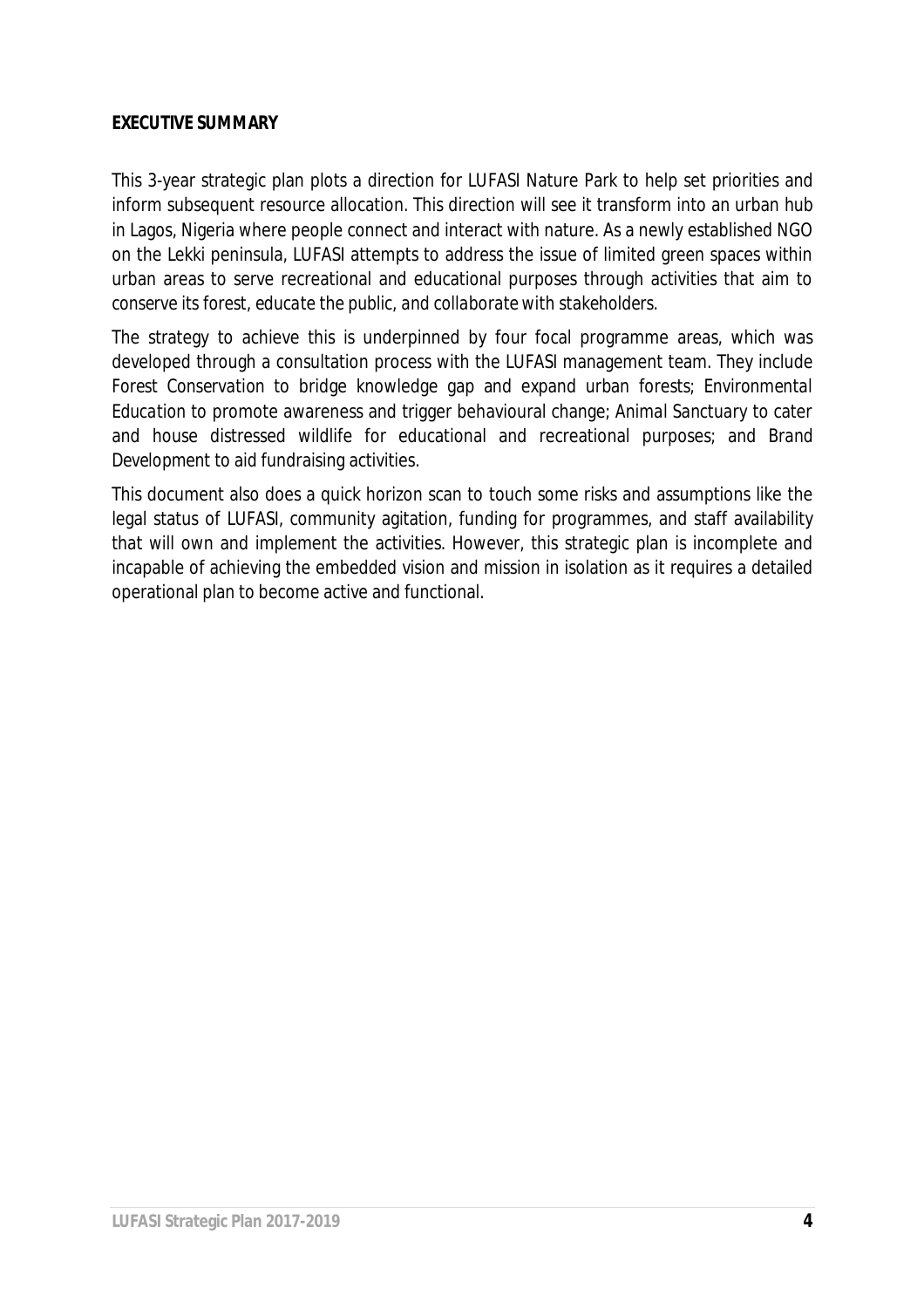## **1.0 INTRODUCTION**

LUFASI Nature Park transited from Majek Farm whose focus then was on agro-forestry for oilpalm and plantain production. However, the farm was surrounded by a viable urban forest, which attracted bird-watching activities and other nature enthusiasts who enjoyed the nature trail and serene environment. This highlighted the potential of the forest as a hub to drive the climate change message via environmental education while also offering an opportunity for relaxation within a green space in an urban area. LUFASI Nature Park was created to serve this purpose and as with other start-up organisations, a corporate plan (constitute a *strategic plan*, *operational plan*, and *office procedures*) is imperative to realise its goals and inform its stakeholders of their purpose. This strategic plan therefore is the first step in creating a corporate plan for LUFASI Nature Park.

The document is a robust 3-year (2017 to 2019) framework that highlights LUFASI's role, trajectory and encapsulates the team's strength and available opportunities. It will help LUFASI accomplish priority goals with available resources by giving a clear sense of purpose and direction of travel. It will inform its stakeholders about the role of LUFASI within the community while setting targets with corresponding action plans to accomplish the goals. The strategic framework will help LUFASI track activities, strengthen brand and utilise same to generate the required funds to execute activities.

The process of developing this strategic plan considered both internal and external contexts including a consultative session with the LUFASI management team. It outlines a vision and mission for LUFASI, and cascades them through four focal areas into goals, objectives, and measurable milestones. These focal areas (forest conservation, environmental education, animal rescue and sanctuary, brand development and fundraising) are the pillars of LUFASI's activities. The document also identifies the risks and assumptions that may be associated with the process of achieving objectives with possible actions to address the situation. This plan rounds up with recommendations on priority activities that should accompany the plan as the organisation transits from planning into implementation.

The strategic plan is designed as a dynamic document such that LUFASI's objectives and corresponding activities may be modified if need be to accommodate prevailing realities as may evolve and influence circumstances. However, the identity of LUFASI including the strategic goals is likely to be unaltered once confirmed.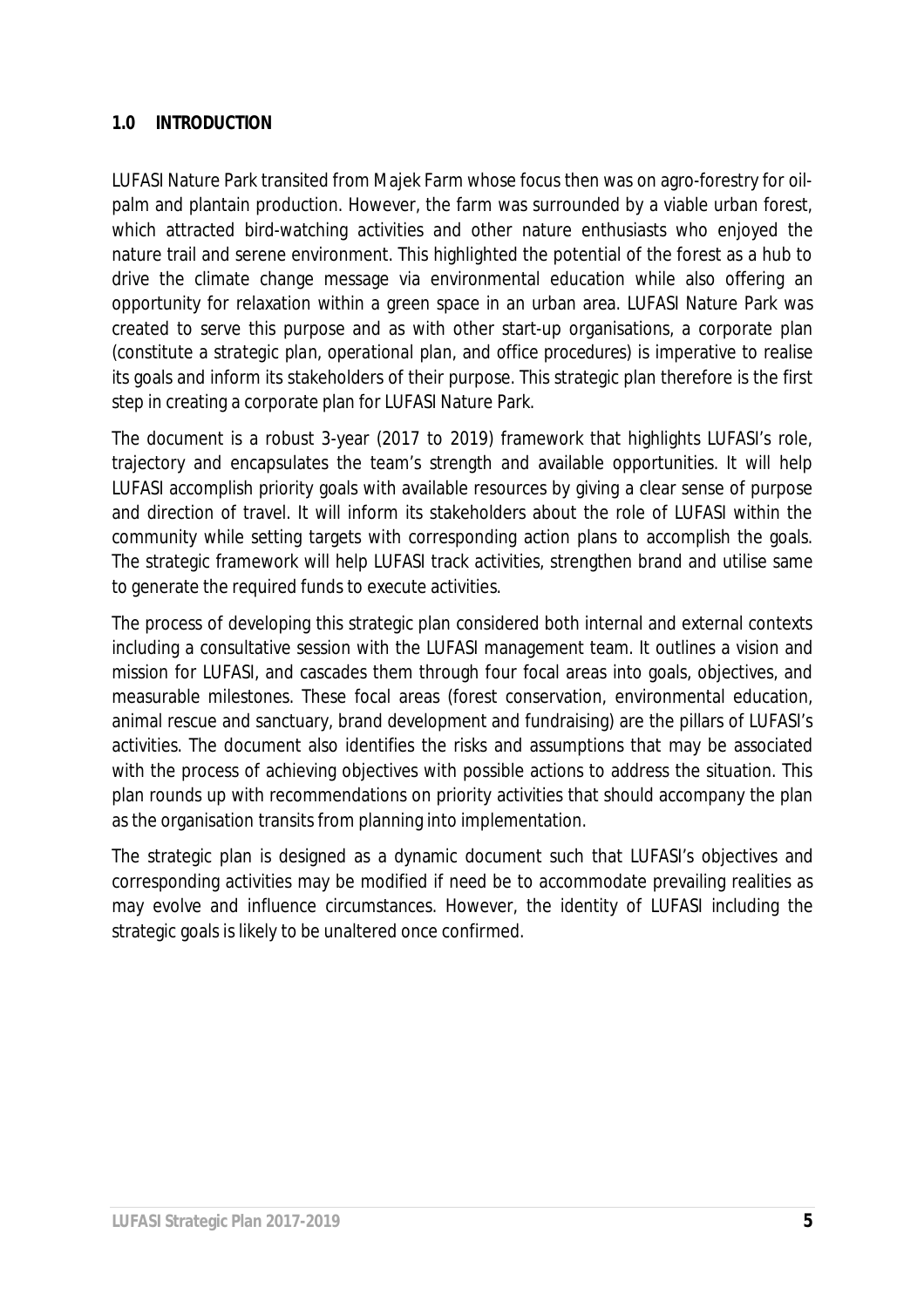#### **2.0 VISION AND MISSION STATEMENT**

#### **What is LUFASI?**

LUFASI is an acronym for Lekki Urban Forestry and Animal Shelter Initiative: a nongovernmental organisation established in 2015 and dedicated to the preservation of natural habitats in urban areas for use as a field laboratory to interact with and learn from nature. LUFASI attempts to address the issue of limited green spaces in urban areas like Lagos state, which can provide recreation and aesthetic satisfaction, and likewise enlighten the populace to clear the ambiguity of climate change through practical learning. The shelter for rescued animals (wild and domestic) serves to educate on conservation with an extra aesthetic and recreational incentive for the centre.

#### **What is its aim?**

Vision: An urban area where people connect and interact with nature.

Mission: To serve as an urban hub for learning, recreation and awareness on the natural environment in Nigeria.

#### **How does it plan to do this?**

The vision and mission will be realised through the following:

- **Conserve** native urban biodiversity for posterity, its appeal and educational purpose.
- **Educate** on the significance of climate change, the natural environment and our collective roles in reducing our footprint on nature.
- **Collaborate** with the wider community of partners and stakeholders to enhance the implementation of activities and drive sustainability.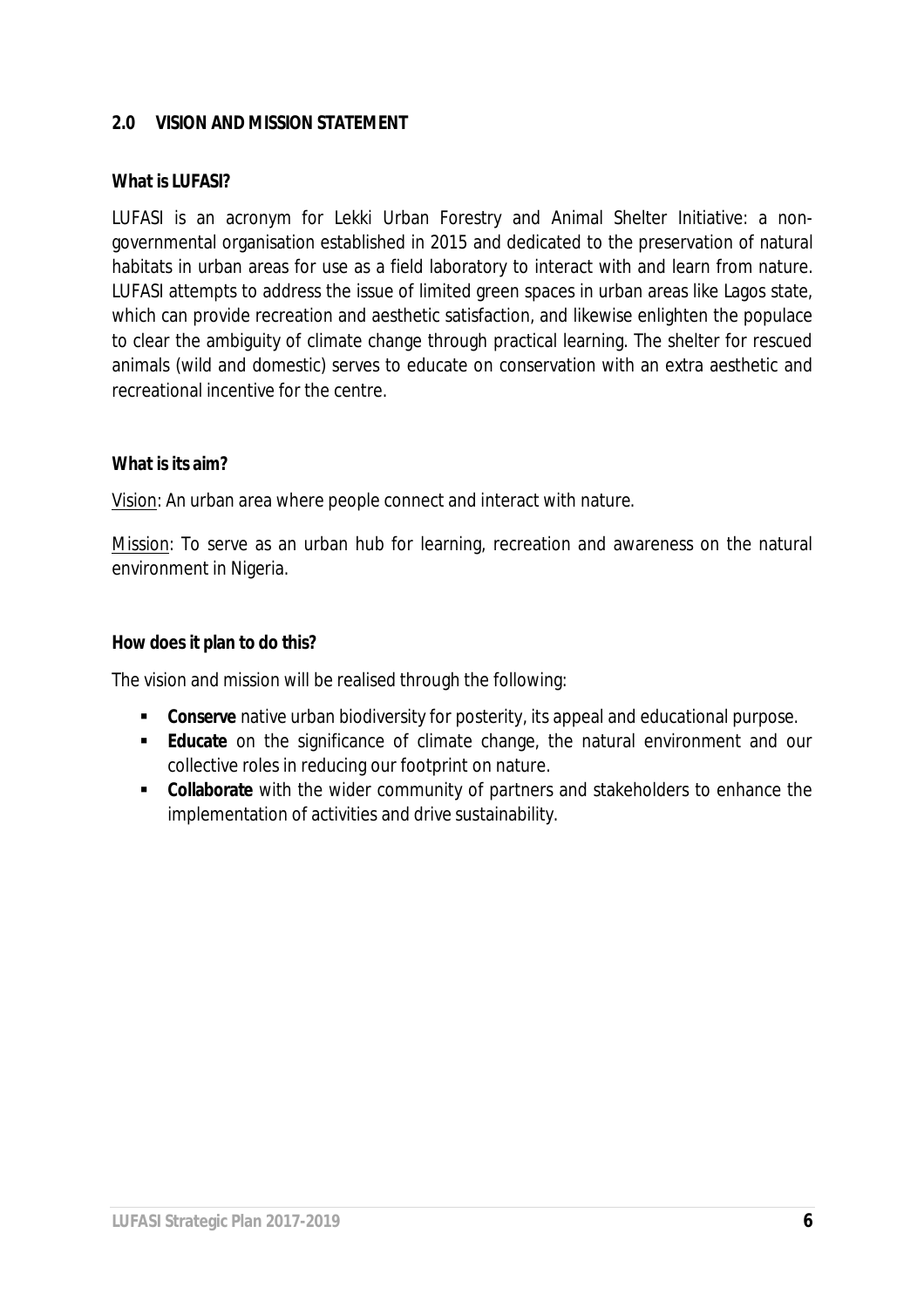## **3.0 PROGRAMME AREAS**

Four focal areas were identified as platforms to focus on and drive the organisation's mission following an analysis of LUFASI. The analysis considered the current activities of LUFASI, the assets (human, social, physical and ecological), and opportunities that can be leveraged upon to drive the organisation's mission. Emphasis was on the issues LUFASI tries to address while the weaknesses and assumptions were also weighed before concluding on the four strategic areas that will constitute the thematic programmes for LUFASI. Although these thematic programmes may be individual pillars, they are interdependent on each other and they will experience an overlap of activities and functions transversely.

Nonetheless, the programme areas will drive the activities of LUFASI with each having its own specific goals and corresponding objectives with deliverables and indicators. In addition, the areas have linkages with the Nigerian National Biodiversity Strategic Action Plan (NBSAP), Aichi Targets, Sustainable Development Goals (SDGs), Convention on International Trade in Endangered Species (CITES), and other relevant conservation priorities at national, regional and global levels. The four focal programme areas include:

- 1. Forest Conservation
- 2. Environmental Education
- 3. Animal Rescue and Sanctuary
- 4. Brand Development and Fundraising

## **3.1 Forest Conservation**

There is now a growing commitment to preserve, restore and extend natural habitats in urban areas, which makes LUFASI an ideal location to learn, connect and interact with nature. Located within one of the largest metropolitan areas in Africa, the 20 acres urban forest is a huge natural capital with tangible values and opportunities for supporting functions of the fragile ecosystem of Lekki peninsula and likewise central to driving LUFASI's mission. Some of these benefits include serving as a shield for the wind, control of erosion, regulation of humidity and absorption of precipitation, which all vitally maintain the ecological stability of the area. The forest also houses globally threatened species like the large Ekki Trees *Lophira alata* and Hooded Vultures *Necrosyrtes monachus*, which have a conservation status of vulnerable (VU) and critically endangered (CE) respectively. Serving as a field site for agroforestry will further corroborate the forest's tangibility for sustainable socio-economic benefits while the nursery is a good pedestal for urban forest regeneration and expansion.

## **3.2 Environmental Education**

Conservation is virtually ineffective without education, which improves the capacity of people to address environmental issues and engender a behavioural change in the right direction. Environmental education is an important social tool for biodiversity conservation to improve the understanding of how humans interact with nature thus nurturing a sense of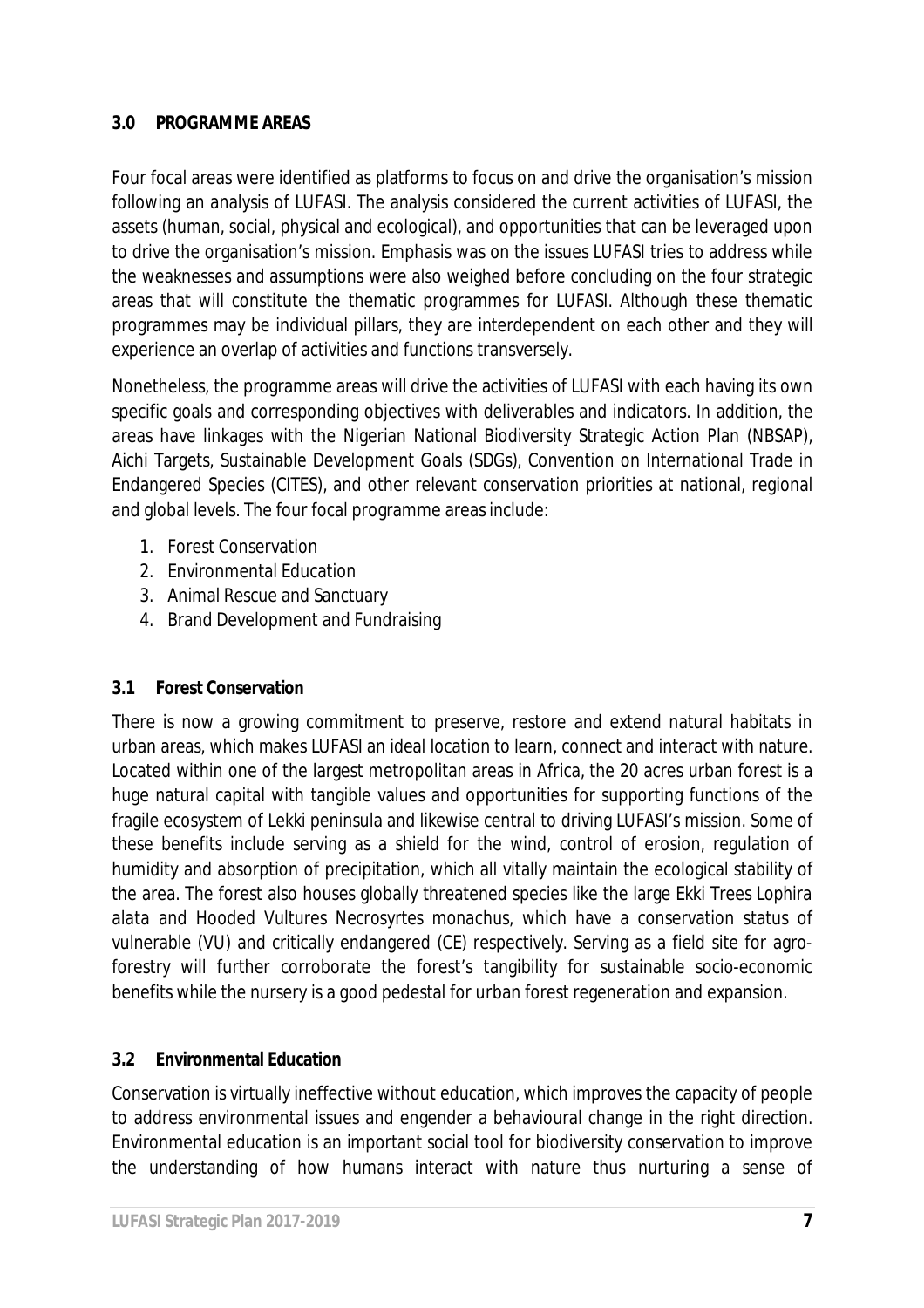responsibility. There is already an active educational unit at LUFASI with several on-going activities and tools for promoting awareness and building relevant capacity on climate change and conservation. Without prejudice to these activities, this document buttresses and streamlines them with the organisation's direction and focus.

## **3.3 Animal Rescue and Sanctuary**

Wildlife still suffers persecution in Nigeria particularly in areas where human activities overlap with their range. In a densely populated city like Lagos, the expanding infrastructural developments are displacing native wildlife from their natural habitats while some are hunted for their meat and financial gains despite the country being signatory to international treaties that aim to conserve wildlife. This has made wildlife alien species in urban areas and the only animal contact with the public is the domesticated ones. LUFASI attempts to salvage this situation by providing a home for these distressed animals to support the efforts of wildlife conservation. In addition, it brings the wildlife closer to the urban populace as they add to the appeal of the park via their recreational and educational values. The role LUFASI plays is different from that of a zoological garden because it does not exhibit the animals permanently in a locked enclosure. Some of the animals roam around the park while others are released back into the wild following their rescue and rehabilitation.

## **3.4 Brand Development and Fundraising**

Brand development and fundraising are intrinsically linked together and both have a strong correlation with the success of any organisation. A good brand delivers the organisation's identity and credibility in the minds of the public or specific stakeholders (tourists, students, donors, partners, beneficiaries) while serving as a subject to facilitate funds to implement activities and meet goals. Using the values from all other strategic goals, a business proposition that distinguishes LUFASI can be moulded to take on the perceptions and needs of the public (role of market research). This will successively provide the fulcrum for fundraising efforts, which will then exchange this created value with the required economic advantage to implement activities. Concisely, the LUFASI brand is the most important fundraising asset at its disposal.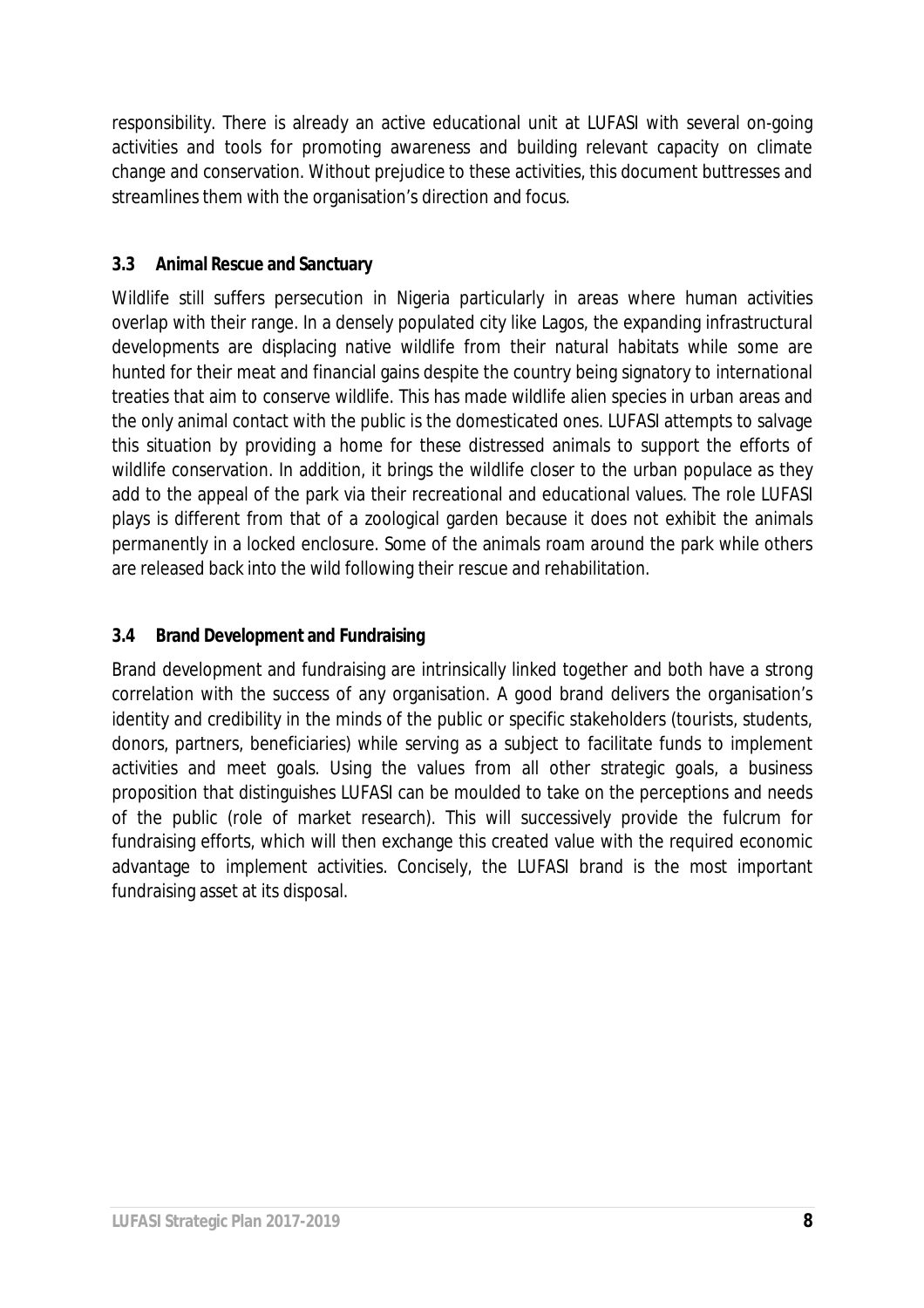## **4.0 STRATEGY**

#### **4.1 Strategic Goal 1**

To conserve LUFASI's forest by bridging the knowledge gap and safeguarding the biodiversity, while exploring possibilities for expanding forest cover across Lagos State.

#### **4.1.1 Strategic objectives**

Objective 1: By 2019, generate data on at least 5 different biodiversity taxa within LUFASI's forest.

Objective 2: By 2019, delineate the LUFASI's forest boundary with a protection and monitoring scheme to reduce poaching and encroachment by 80%.

Objective 3: By 2019, develop a nursery and seed bank for LUFASI to facilitate regeneration and growing of at least 3,000 native trees in 3 urban areas in Lagos State.

Objective 4: By 2019, provide a minimum of 12 practical learning sessions on sustainable and efficient agro-forestry techniques, which combines forest conservation.

#### **4.1.2 Deliverables**

- 1. 5 biodiversity taxa identified and surveyed within LUFASI forest with the conservation status of their respective species confirmed
- 2. Delineated boundary of LUFASI with a developed reference imagery
- 3. LUFASI's forest protected and monitored regularly
- 4. Developed nursery with seed bank of tree species native to the Lekki peninsula
- 5. 3,000 native tree seedlings planted across 3 urban centres within Lagos
- 6. Farming site(s) created within LUFASI to learn about organic and sustainable agro-forestry

#### **4.1.3 Verifiable indicators**

- 1. Technical reports and publications from biodiversity surveys
- 2. Checklist of species with their conservation status
- 3. Reference map of LUFASI's forest
- 4. An active protection and monitoring unit
- 5. A functioning nursery and seed bank
- 6. Tree saplings around urban areas in Lagos
- 7. Farm produce from agro-forestry activities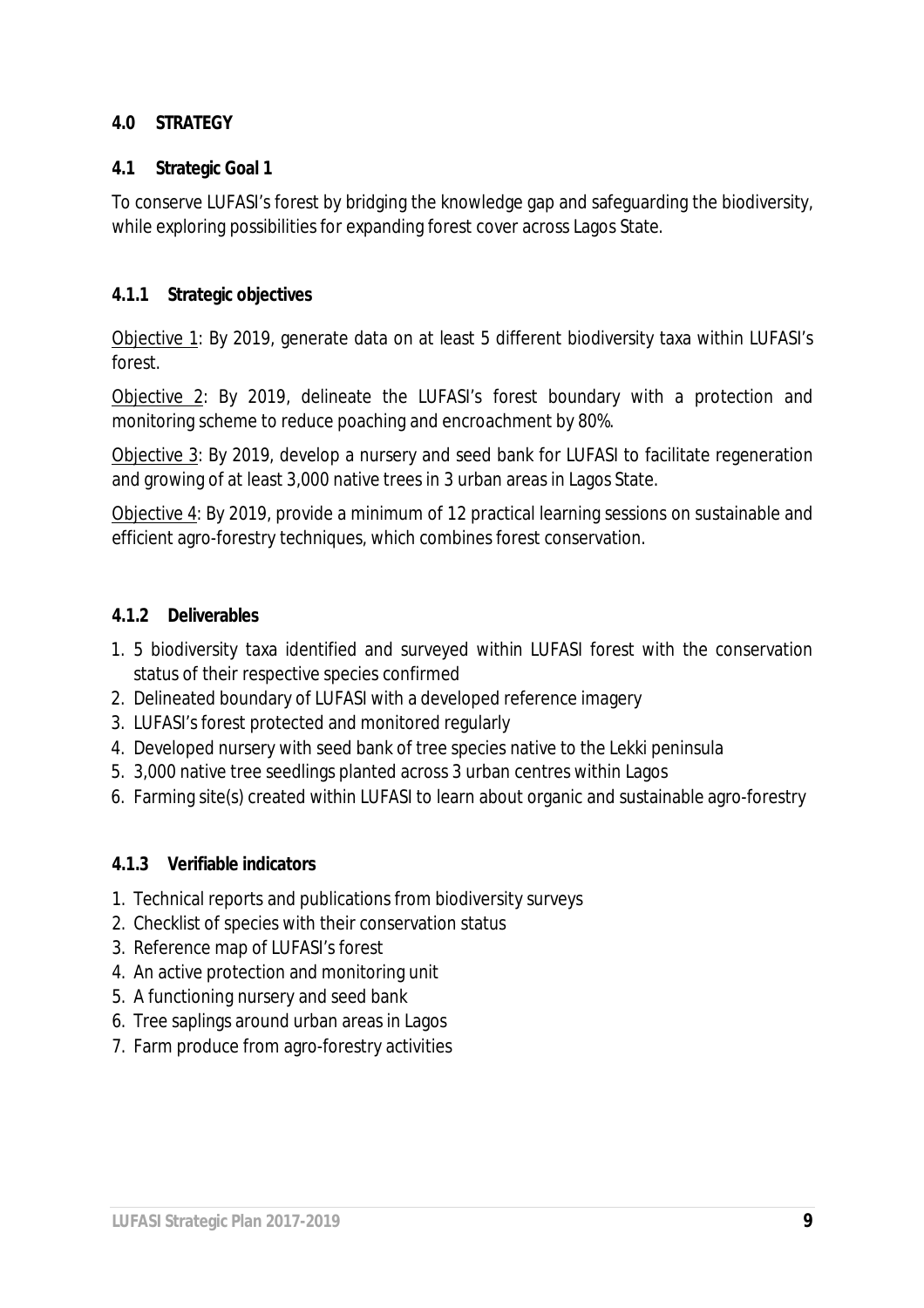## **4.2 Strategic Goal 2**

To promote awareness among the public and develop relevant capacity on biodiversity conservation and climate change issues needed to trigger a behavioural change.

## **4.2.1 Strategic objectives**

Objective 1: By 2019, create awareness on climate change and biodiversity conservation to up to 6,000 tourists and visitors including students from primary to tertiary levels.

Objective 2: By 2019, produce up to 6 educational materials and guidelines on conservation and climate change practices for dissemination to at least 3,000 students across 300 schools in Nigeria.

Objective 3: Commemorate at least 5 relevant internationally recognised environmental dates annually to foster public sensitization.

## **4.2.2 Deliverables**

- 1. 6,000 visitors and tourists (including students) educated on biodiversity conservation and climate change
- 2. LUFASI forest as a participating field laboratory and engaged students on climate change
- 3. Designed and published 6 materials that are relevant to climate change and biodiversity conservation in Nigeria
- 4. 3,000 students from 300 schools in Nigeria emerged as stewards to adopt and commit to best practices in biodiversity conservation and climate change adaptation
- 5. Organized activities to commemorate annual global environmental dates within LUFASI

## **4.2.3 Verifiable indicators**

- 1. Report, log-book and picture document of school visits and student activities in the forest
- 2. Workshop materials and reports of sessions with schools and students
- 3. Developed and published materials on climate change and biodiversity conservation
- 4. Monitoring and feedback report of student's positive actions and behavioural changes within their homes and immediate communities
- 5. Activity report and multimedia documentation of commemorated global environmental dates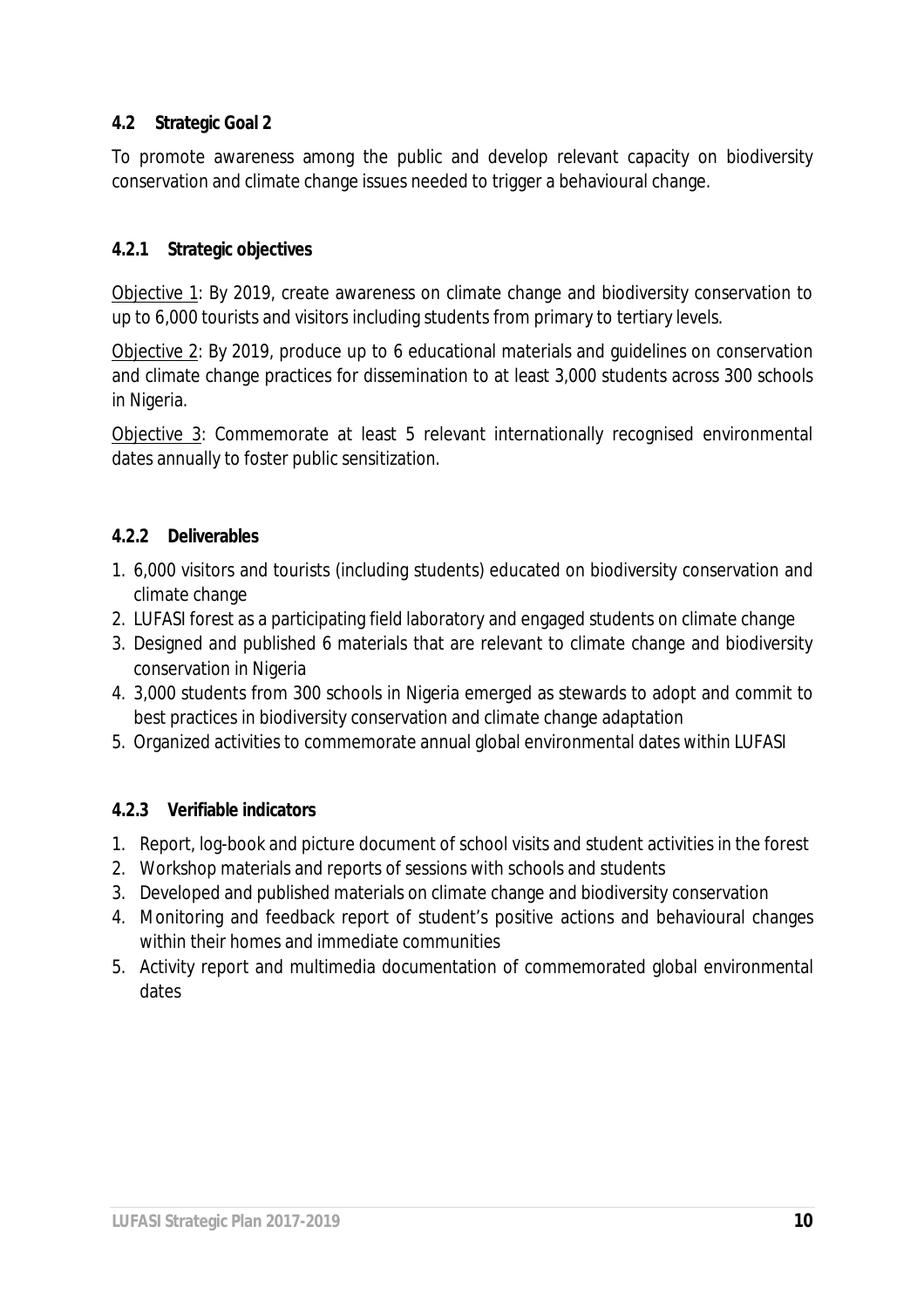## **4.3 Strategic Goal 3**

To serve as sanctuary for injured and abandoned wildlife including domesticated ones for increasing the educational, recreational and aesthetic value of LUFASI.

#### **4.3.1 Strategic objectives**

Objective 1: By 2019, provide at least 10 quality shelters for rescued animals and improve the quality of care given to them.

Objective 2: Design quarterly schedule of activity by 2019 to help the public learn more about the animals and their connection to nature.

#### **4.3.2 Deliverables**

- 1. 10 standardized shelters created for all animal units in LUFASI
- 2. Animals are well tended with accurate medical records maintained
- 3. Collated natural history of rescued animals to educate visitors
- 4. Embarked on public awareness on importance of wild animal rescue to at least 7 animal prone urban areas such as the Badore Cooperate Villas
- 5. Lend a voice to CITES's campaign against wildlife poaching
- 6. Recognise individuals and/or groups that rescue wild animals

#### **4.3.3 Verifiable indicators**

- 1. 10 active and standardized shelters
- 2. Animal's good health and condition
- 3. Natural history and brief of animals
- 4. Report of campaigns and multimedia documentation
- 5. Newsletters articles, findings from standardized research, pro-active press releases, social media presence (Linkedin, Facebook, Twitter, Instagram)
- 6. LUFASI Newsletter and Annual Report feature of recognised individuals and groups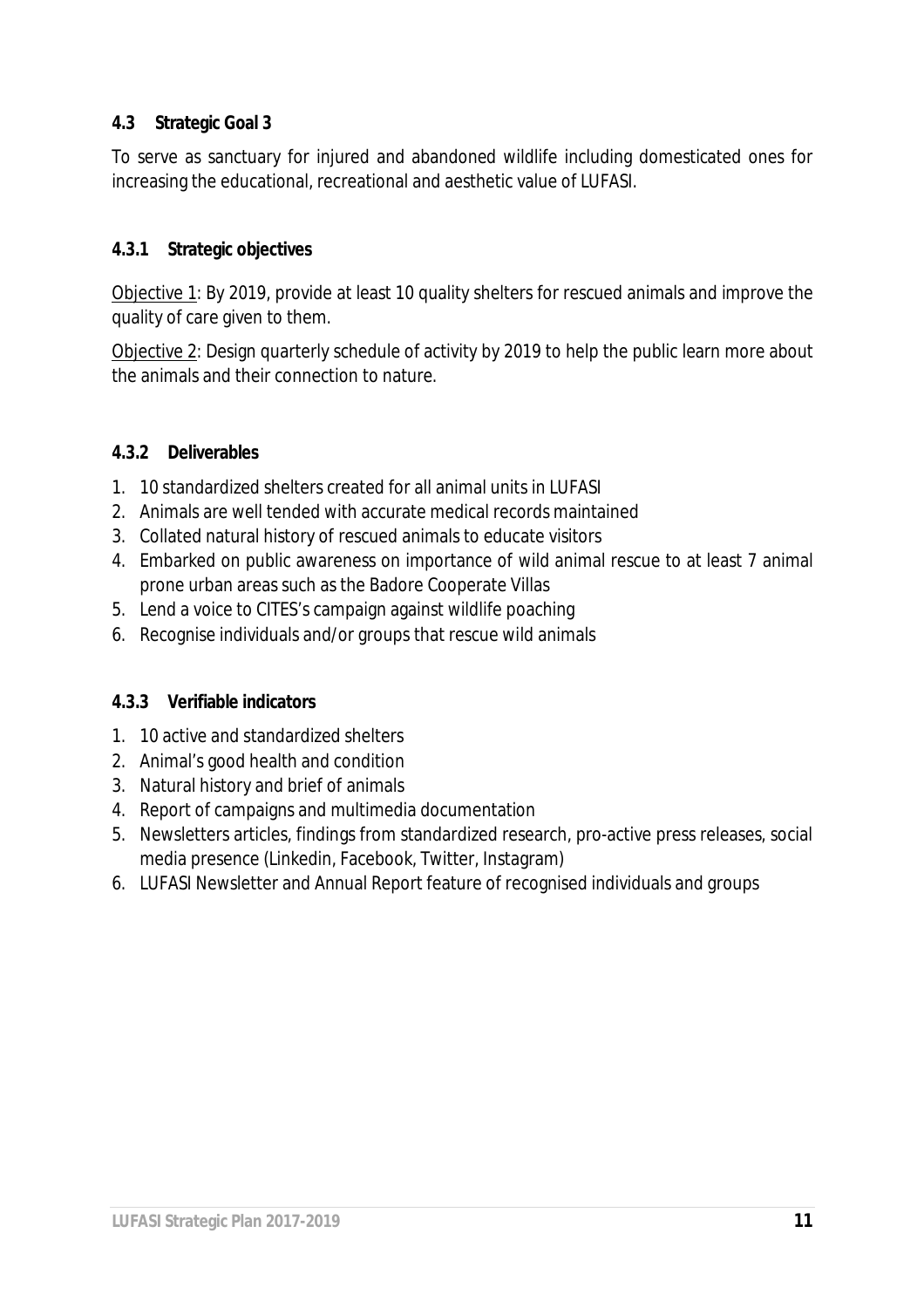## **4.4 Strategic Goal 4**

To develop a brand image for LUFASI that resonates with the public and serves as a tool for fundraising activities.

## **4.4.1 Strategic objectives**

Objective 1: Design a brand unique to LUFASI with a business proposition by the end of  $1<sup>st</sup>$ quarter of 2017.

Objective 2: By 2019, attract and retain at least 5 multilateral partners and build a loyal donor base with an unrestricted  $\frac{100}{100}$  for LUFASI.

Objective 3: By 2019, identify and set-up different membership categories for LUFASI and drive same to attain up to 1,000 members with at least  $\frac{12}{500}$  as lowest subscription fee.

Objective 4: By 2019, develop at least 2 communications and media medium for LUFASI.

## **4.4.2 Deliverables**

- 1. Collated and analysed needs and preferences of the targeted public
- 2. Produced a simple and adaptable logo
- 3. 5 multilateral partnerships developed and retained for LUFASI
- 4. Unrestricted  $\frac{1440m}{m}$  generated from partnerships and fundraising activities
- 5. Membership database with categories created
- 6. 1,000 registered members with  $\frac{12}{1000}$ ,000 generated
- 7. Facilitated 2 fundraising events and activities (LUFASI Day and Annual Dinner) annually to raise funds
- 8. Produced the LUFASI quarterly, newsletter and annual report

## **4.4.3 Verifiable indicators**

- 1. Report and findings of market research (stakeholder's needs assessment)
- 2. Logo prints on souvenirs, letterheads, etc.
- 3. Donor database, letters of appreciation, minutes of partner meetings
- 4. Membership software/application database D
- 5. Different membership categories for subscription
- 6. LUFASI's financial balance sheet
- 7. Reports and multimedia coverage of LUFASI Day and Annual Dinner
- 8. LUFASI newsletter and annual report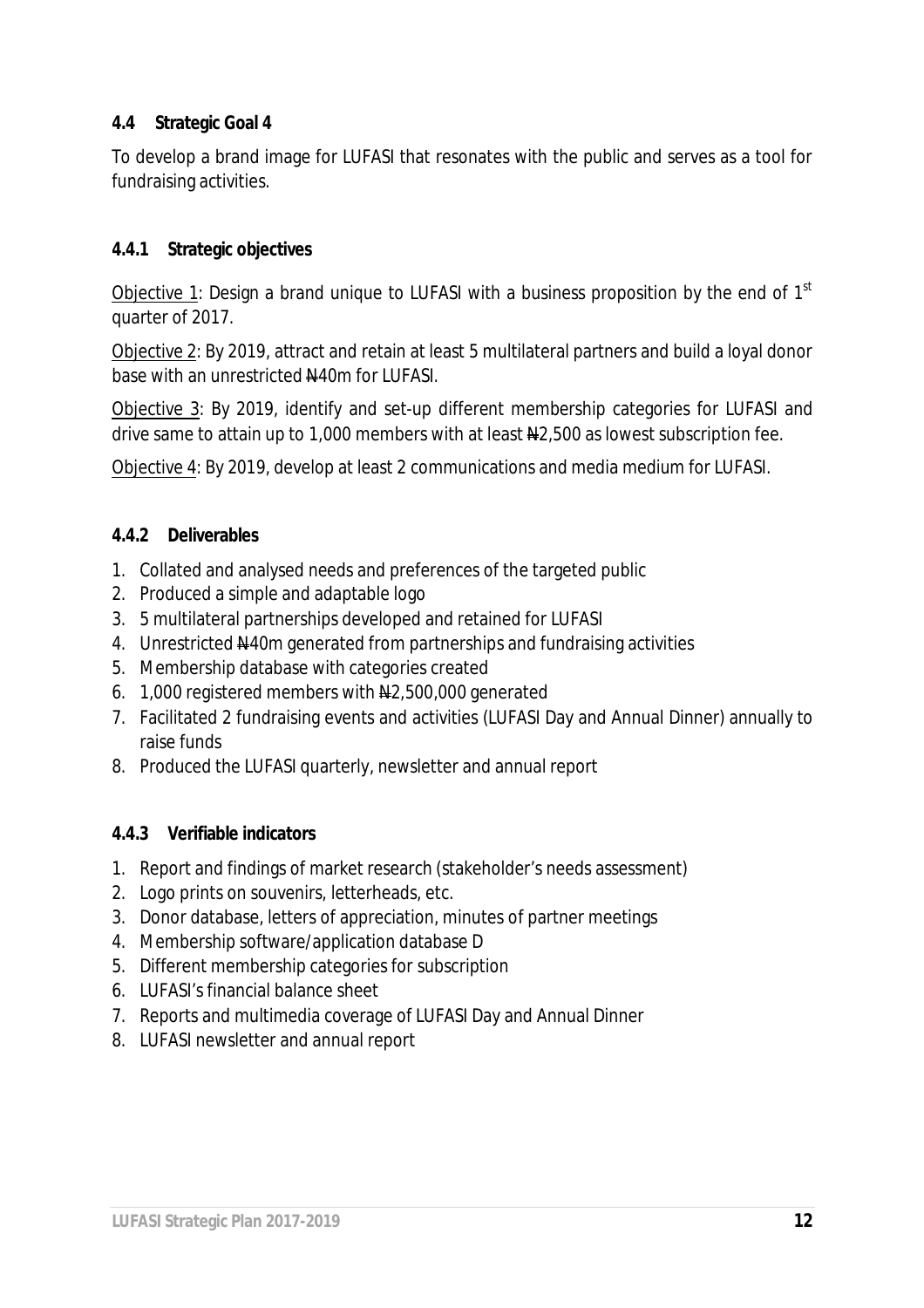#### **5.0 RISKS AND ASSUMPTIONS**

The legal status of LUFASI Nature Park is important because it underpins every possible goal, activity or action to be implemented. This involves the delineation and official gazetting of the park with all necessary legal documents. Besides, because LUFASI is located within the Lekki peninsula, an area that holds significant real estate and developmental value, it is not unlikely that there would be community agitation. Thus, recognising the communities as major stakeholders and facilitating active consultation with their representatives on relevant issues is important to douse any issue that may arise. The communities may also be beneficiaries of some of LUFASI's activities like agro-forestry while playing a major role in reducing encroachment into the urban forest.

Another major challenge LUFASI could encounter while attempting to achieve its vision and mission is the issue of funding. Financial resources are important to facilitate activities and they are not only limited but also funding sources have contracted in recent years. Sourcing funds for conservation has therefore become difficult due to competition, lack of tangible and immediate benefits, and perhaps because conservation entities have not attempted to speak the language of donors and custodians of funds. This brings to the fore concepts like natural capital and ecosystem services, which attempts to put a tangible value on biodiversity to attract the needed funds to implement activities. LUFASI has 20 acres of natural capital (urban forest) on the Lekki peninsula with a value roughly estimated at over #3billion! With a solid brand that also considers the additional monetary value of the ecosystem services offered by the forests, it is not impossible to secure a stream of unrestricted funding to drive the organisation's mission.

Visions require goals and actions to realise, while competent personnel are instrumental in implementing actions. LUFASI could struggle to achieve its goals if the required human resources are not available to own roles and implement relevant programme activities. A soft panacea to bridging this gap may be to source immediate funds (often restricted and little) to keep these positions temporarily active pending the confirmation of unrestricted funds that can make the positions permanent. Another option is to bring in graduates (including Corp members and fresh school leavers) temporarily as interns to deliver on a set of targets for the particular programme. However, there should be defined roles and responsibilities for them with milestones of what they are expected to deliver on within a specific time. Nonetheless, the personnel (either temporal or permanent) will require relevant training to nurture skills and develop their capacity to deliver effectively on the job. There are so many fully-funded conservation related trainings that LUFASI can take advantage of in this regard.

The above risks and assumptions are not exhaustive but the ones highlighted here are the important ones based on prior correspondence with the LUFASI team. Planning is always guided by assumptions and when these are clearly identified and mitigated against, the course of realising organisational goals will be more predictable and beneficial.